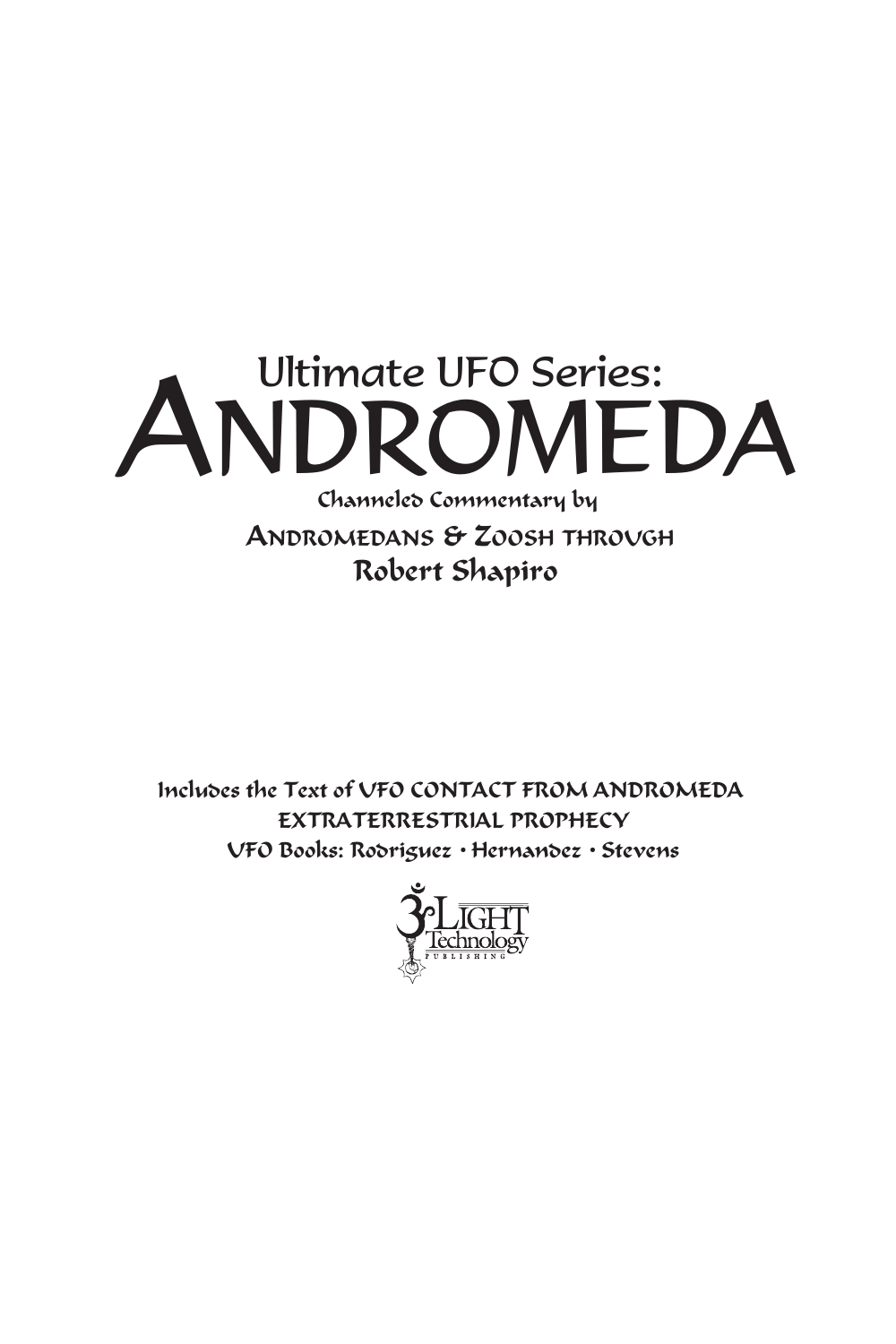Pages 167 through 459 Previously Printed 1988 By UFO Photo Archives ISBN 0-934269-12-2

Copyright © 2004 by Light Technology Publishing All rights reserved. No part of this book may be used or reproduced in any manner whatsoever without prior written permission from the publisher except in the case of brief quotations embodied in critical reviews and articles.

ISBN 1-891824-35-X

Published by



Light Technology Publishing P.O. Box 3540 Flagstaff, AZ 86003 1-800-450-0985 e-mail: publishing@lighttechnology.com www.lighttechnology.com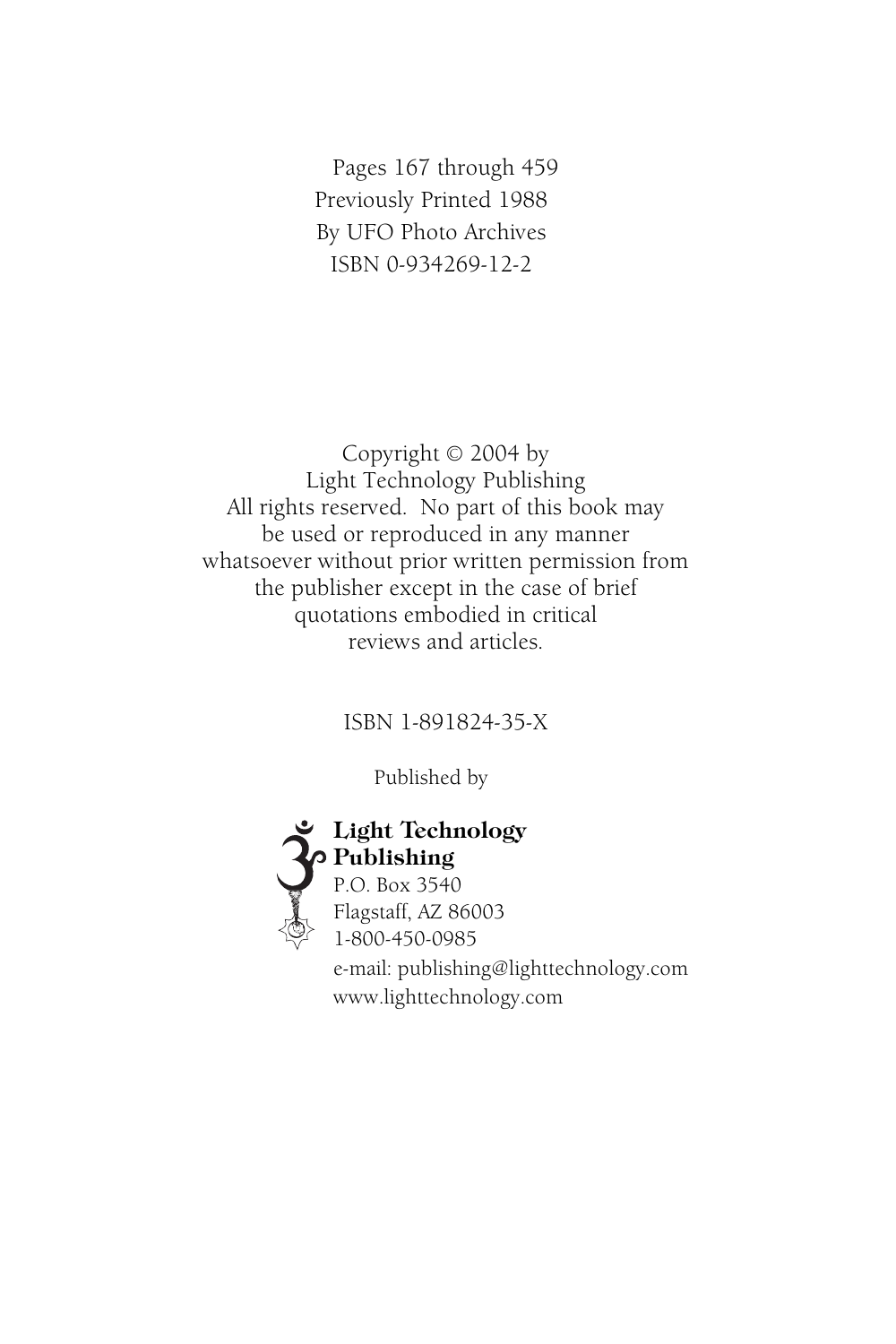# Preface

 $\boldsymbol{\Lambda}$ n extraordinarily tall, beautiful woman, with her fellow Eighth-Dimensional Andromedans came to visit a University of Mexico professor in the 1970s and early 1980s. They gave him scientific information that would have enabled earth astronauts/cosmonauts to go to the stars in commercial aircraft.

Because of the professor's life situation, the country he was in, the times and other factors, he was not able to use the information, which would have made him wealthy and would have allowed Earth astronauts to explore the planets and stars safely. After many visits from the ETs and an expansion in consciousness, he was committed to a mental institution. Shortly after he was released, he was last seen sitting in a park near his home in his walking shorts reading a newspaper. He never returned to his home that day—he disappeared forever. His journals were taken and the information from the Andromedans was never made public.

The professor had talked to a UFO researcher in Mexico, Ms. Rodriguez, and she had written down what he said in shorthand, but when she came to transcribe the notes she did not understand the scientific words and so was unable to re-create exactly what the professor had told her. Nevertheless she published what she had. Then Wendelle Stevens transliterated the Spanish of Ms. Rodriguez's book into English and published it in his UFO Contact series to make the information available to Americans.

Now, speaking through superchannel Robert Shapiro, the Andromedans who contacted the professor tell us what really happened, and give the instructions about the shielding technology so that scientists who have the background can use it, and they also clear up all the questions one would have after reading the Spanish or English book. They also supply a lively account of their lives and other adventures they had when they came to Earth. Each crew member of the spaceship speaks: Leia, the diplomat; the cultural liason; the two scientists—and then as an extra treat, Leia's daughter and her playmate contribute to the story.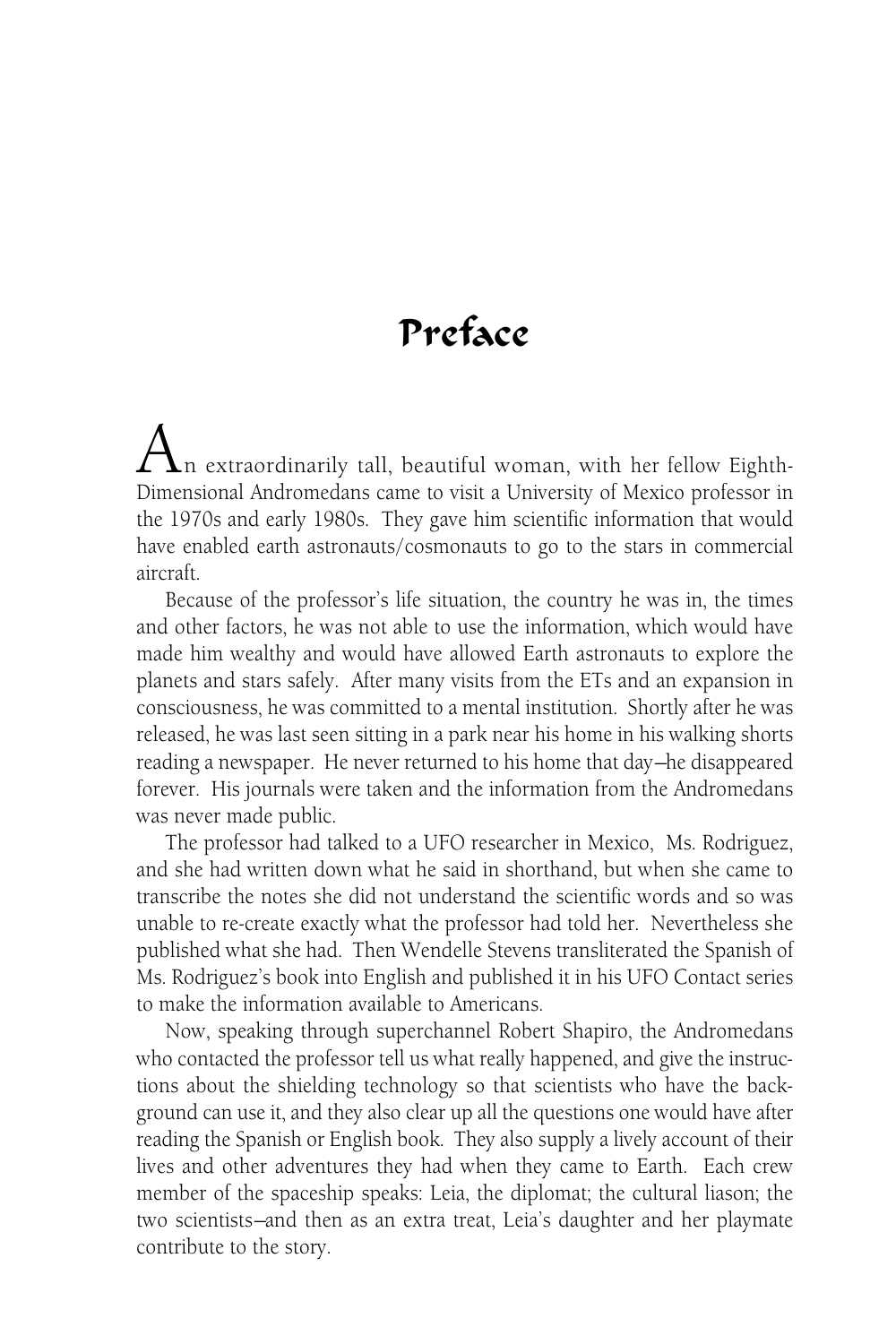## **Contents**

| Chapter 1                                                           |  |
|---------------------------------------------------------------------|--|
|                                                                     |  |
| Three Contacts: The Teacher, the Artist and the Professor  18       |  |
| An Andromedan Technology: The Protective Barrier  19                |  |
|                                                                     |  |
| We Placed the Knowledge in the Professor's Unconscious 25           |  |
|                                                                     |  |
|                                                                     |  |
|                                                                     |  |
|                                                                     |  |
|                                                                     |  |
| UFO Imprint Symbol: A Model for Community Living and Creation. 32   |  |
|                                                                     |  |
| Chapter 2                                                           |  |
|                                                                     |  |
| A Direct Connection to Andromedan Culture and Teachers 38           |  |
|                                                                     |  |
|                                                                     |  |
| Building from the Center: Andromedan Communities. 40                |  |
|                                                                     |  |
|                                                                     |  |
| Using the Protective Device to Travel to Other Planets  44          |  |
|                                                                     |  |
|                                                                     |  |
|                                                                     |  |
|                                                                     |  |
| A Special Tea Ceremony with a Spiritual Earth Lady  51              |  |
|                                                                     |  |
|                                                                     |  |
|                                                                     |  |
|                                                                     |  |
|                                                                     |  |
| The Contact Didn't Work Out the Way We Hoped  59                    |  |
| Chapter 3                                                           |  |
|                                                                     |  |
|                                                                     |  |
|                                                                     |  |
|                                                                     |  |
| Knowledge of the Explorer Race Phenomenon Stops Alien "Invasion" 72 |  |
|                                                                     |  |
|                                                                     |  |
|                                                                     |  |
|                                                                     |  |
|                                                                     |  |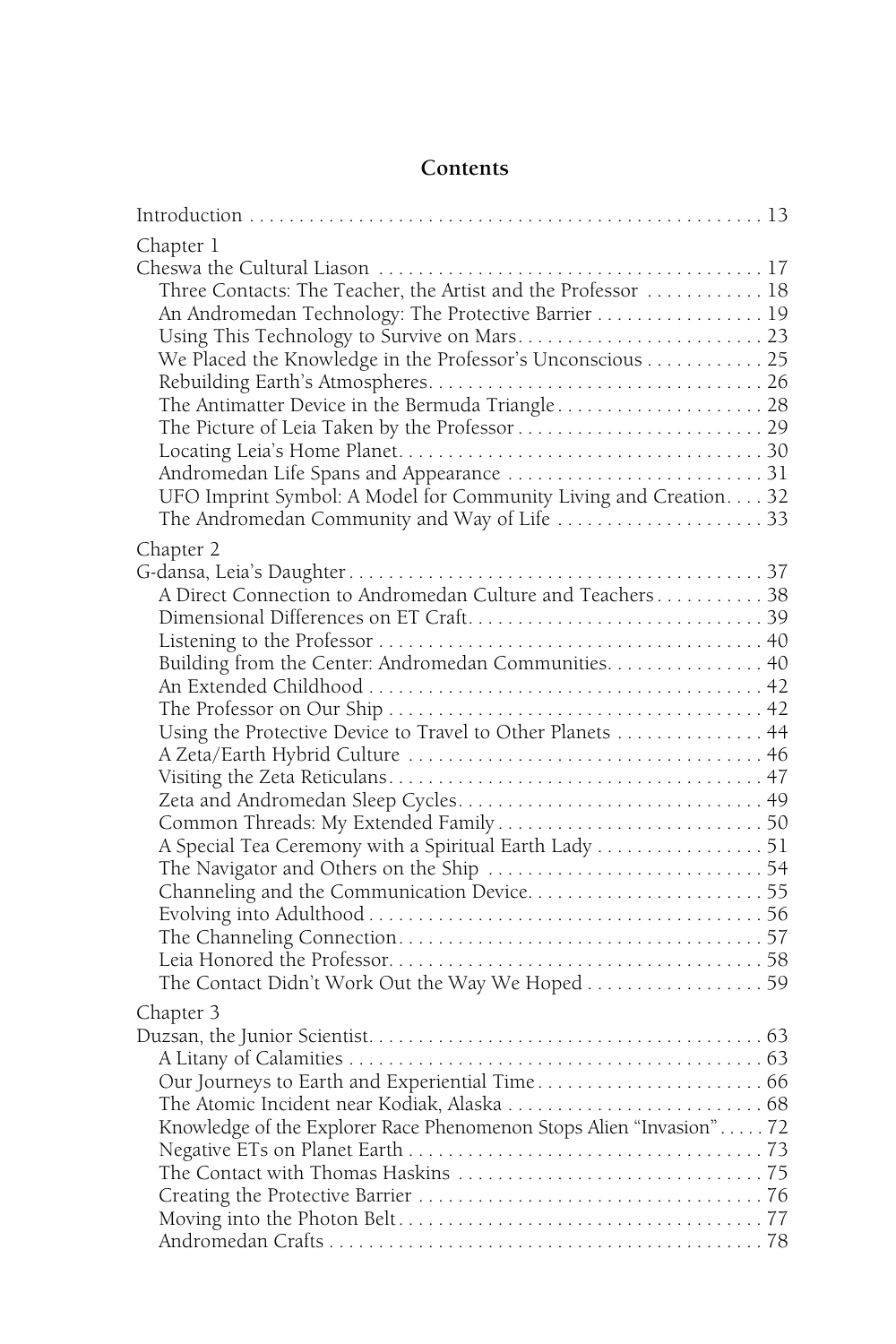| Use Heart Science to Avoid Potential Calamities  80                      |  |
|--------------------------------------------------------------------------|--|
|                                                                          |  |
|                                                                          |  |
| Chapter 4                                                                |  |
| Leia, the Cultural Specialist and Social Diplomat, Part 1  85            |  |
|                                                                          |  |
| Unique Communications with the Professor, the Teacher and the Artist. 87 |  |
| Fine-Tuning the Trance-Channel Connection 89                             |  |
|                                                                          |  |
|                                                                          |  |
|                                                                          |  |
|                                                                          |  |
|                                                                          |  |
|                                                                          |  |
| Using Time Alteration to Make Contact with the Professor 100             |  |
| The Earth's Veil Fluctuates in Strength  102                             |  |
|                                                                          |  |
|                                                                          |  |
| Chapter 5                                                                |  |
| Leia, the Cultural Specialist and Social Diplomat, Part 2 109            |  |
|                                                                          |  |
|                                                                          |  |
|                                                                          |  |
| From the Eighth to the Third Dimension  112                              |  |
|                                                                          |  |
|                                                                          |  |
|                                                                          |  |
|                                                                          |  |
|                                                                          |  |
|                                                                          |  |
| Chapter 6                                                                |  |
| Leia, the Cultural Specialist and Social Diplomat, Part 3 121            |  |
| Global Communication Keeps the Xhumz at Bay 123                          |  |
| The Xhumz Used 1914 as an Anchor of Discomforting Energy  125            |  |
| We Can Rescue Ourselves Using the Love-Heat 126                          |  |
| The Planet Inxtria and the Andromedan System  129                        |  |
| Andromedans Become More Feeling-Oriented 130                             |  |
| Hyperspace: Moving through Time and Sound  132                           |  |
| Resolving the Plutonium Signature with Material Mastery 136              |  |
|                                                                          |  |
| Earth Came Here with All Her Dimensions 140                              |  |
|                                                                          |  |
| Chapter 7                                                                |  |
|                                                                          |  |
|                                                                          |  |
|                                                                          |  |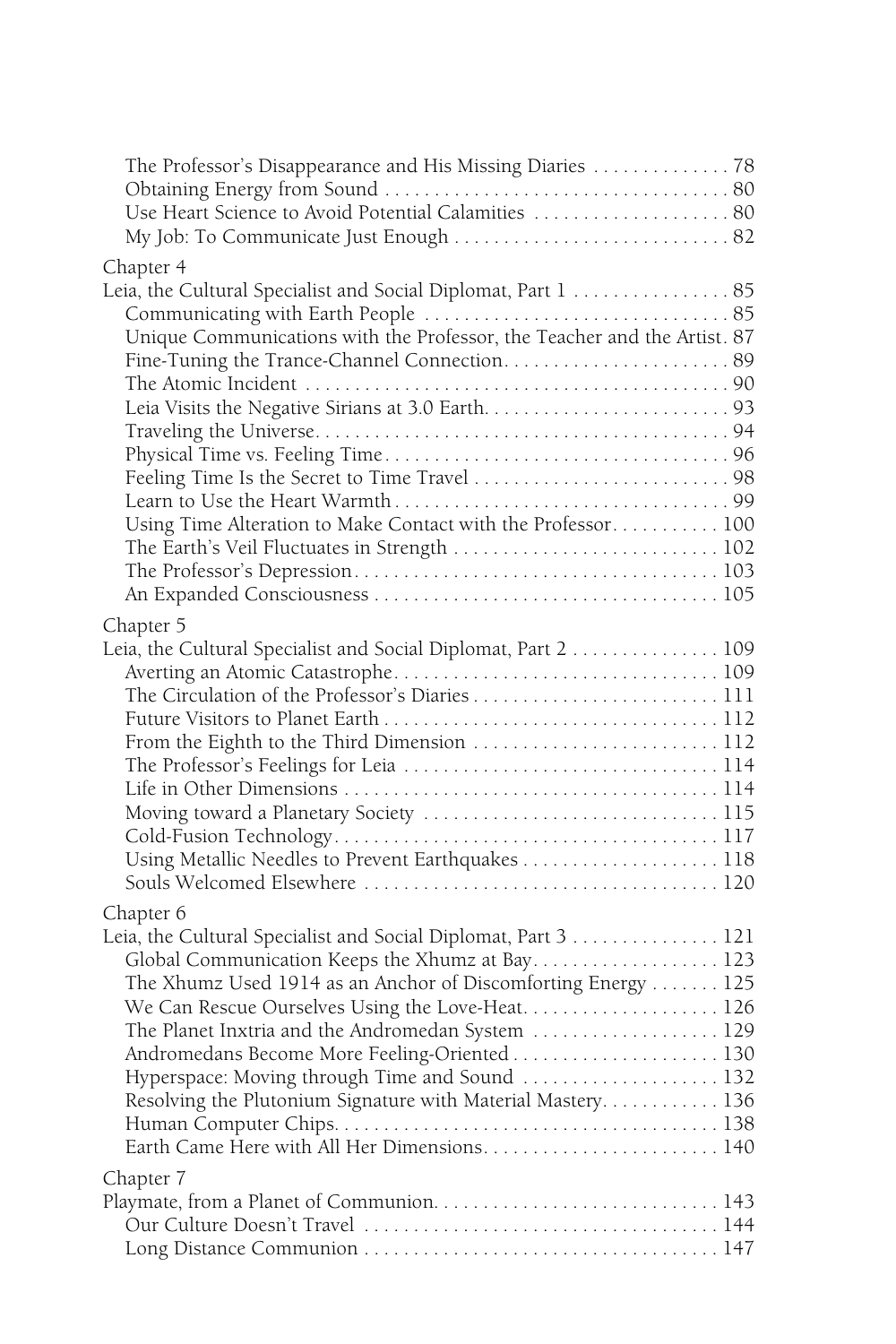| Trying to Establish Communion with the Professor 150 |  |
|------------------------------------------------------|--|
| Chapter 8                                            |  |
|                                                      |  |
|                                                      |  |
|                                                      |  |
| Reprogrammed DNA Produces a Genius Generation 156    |  |
| Amplified Brainpower Yields Reduced Patience  157    |  |
| The Explorer Race Keeps Our Sun Gentle 159           |  |
|                                                      |  |
| Spiritual Mechanics and the Ozone Layer 161          |  |
|                                                      |  |
| An Andromedan Ship, Sighted in 1952 163              |  |
|                                                      |  |

## **Part 2**

| Chapter 1  |
|------------|
| Chapter 2  |
| Chapter 3  |
| Chapter 4  |
| Chapter 5  |
| Chapter 6  |
| Chapter 7  |
| Chapter 8  |
| Chapter 9  |
| Chapter 10 |
| Chapter 11 |
|            |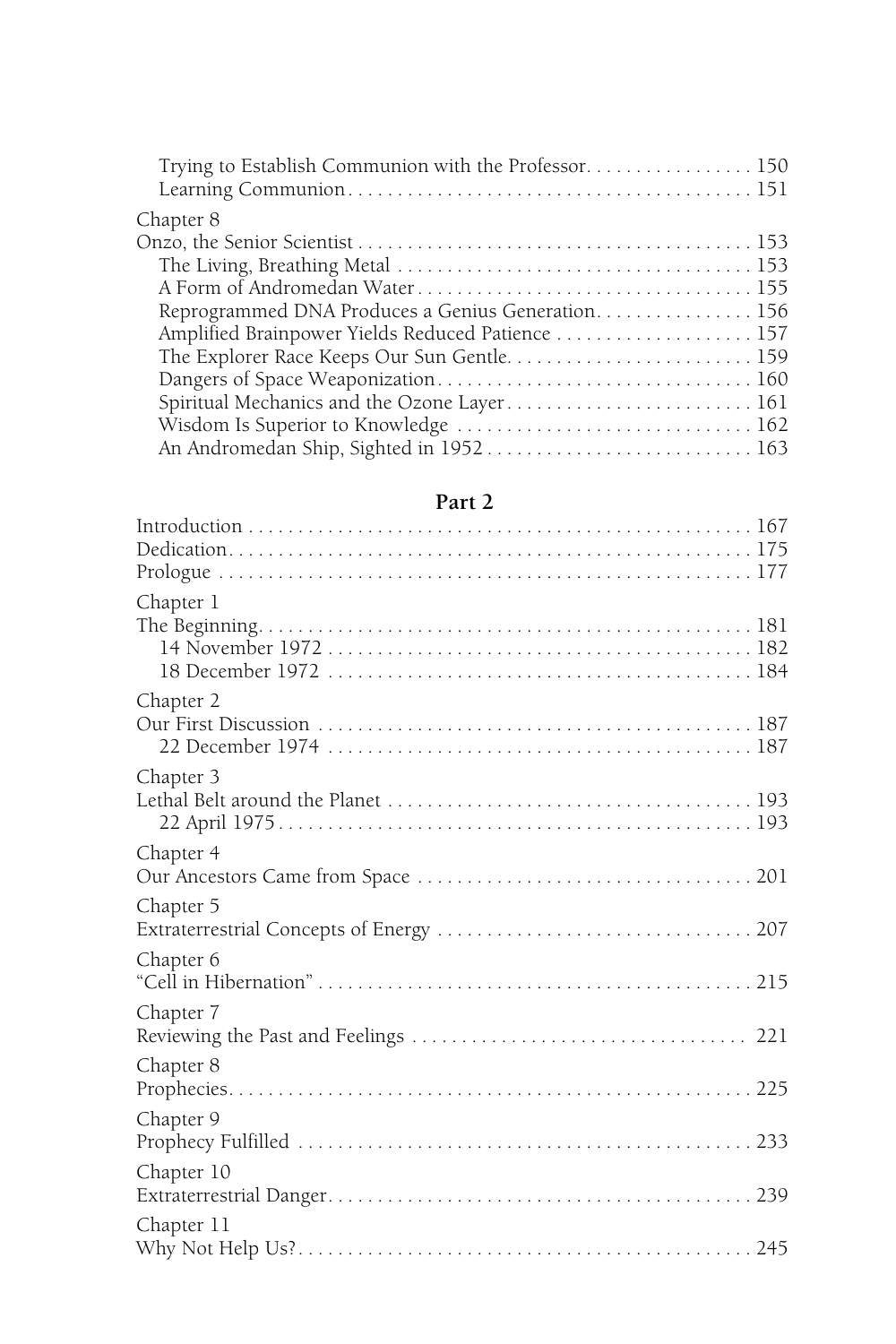| Chapter 12                                      |
|-------------------------------------------------|
| Chapter 13                                      |
|                                                 |
| Chapter 14                                      |
| Chapter 15                                      |
| Chapter 16                                      |
| Chapter 17                                      |
| Chapter 18                                      |
| Chapter 19                                      |
| Chapter 20                                      |
| Chapter 21                                      |
| Chapter 22                                      |
| Chapter 23                                      |
| Chapter 24                                      |
| Chapter 25                                      |
| Chapter 26<br>An Extraterrestrial Threat<br>373 |
| Chapter 27                                      |
| Chapter 28                                      |
| Chapter 29                                      |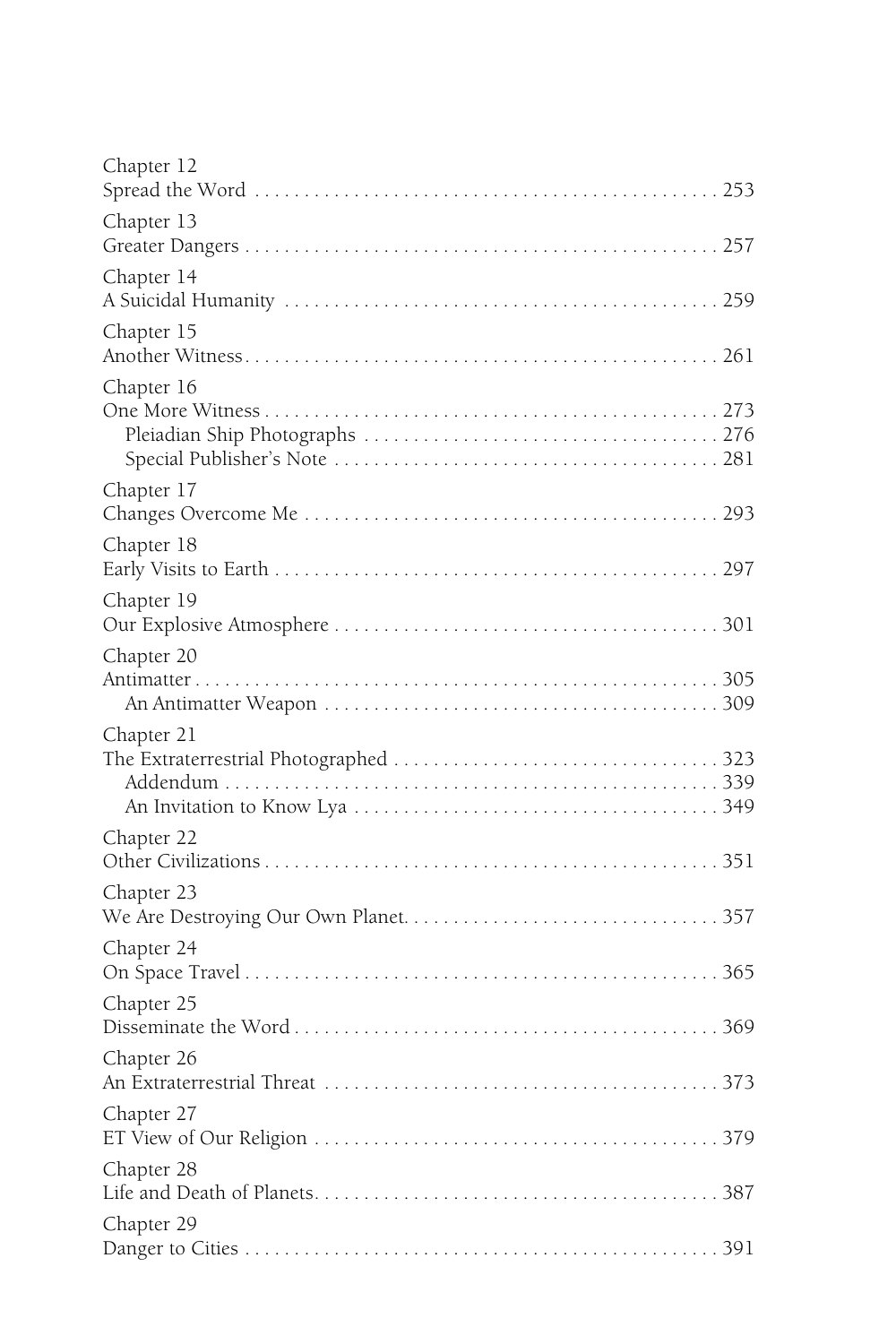| Chapter 30 |  |
|------------|--|
| Chapter 31 |  |
|            |  |
|            |  |
|            |  |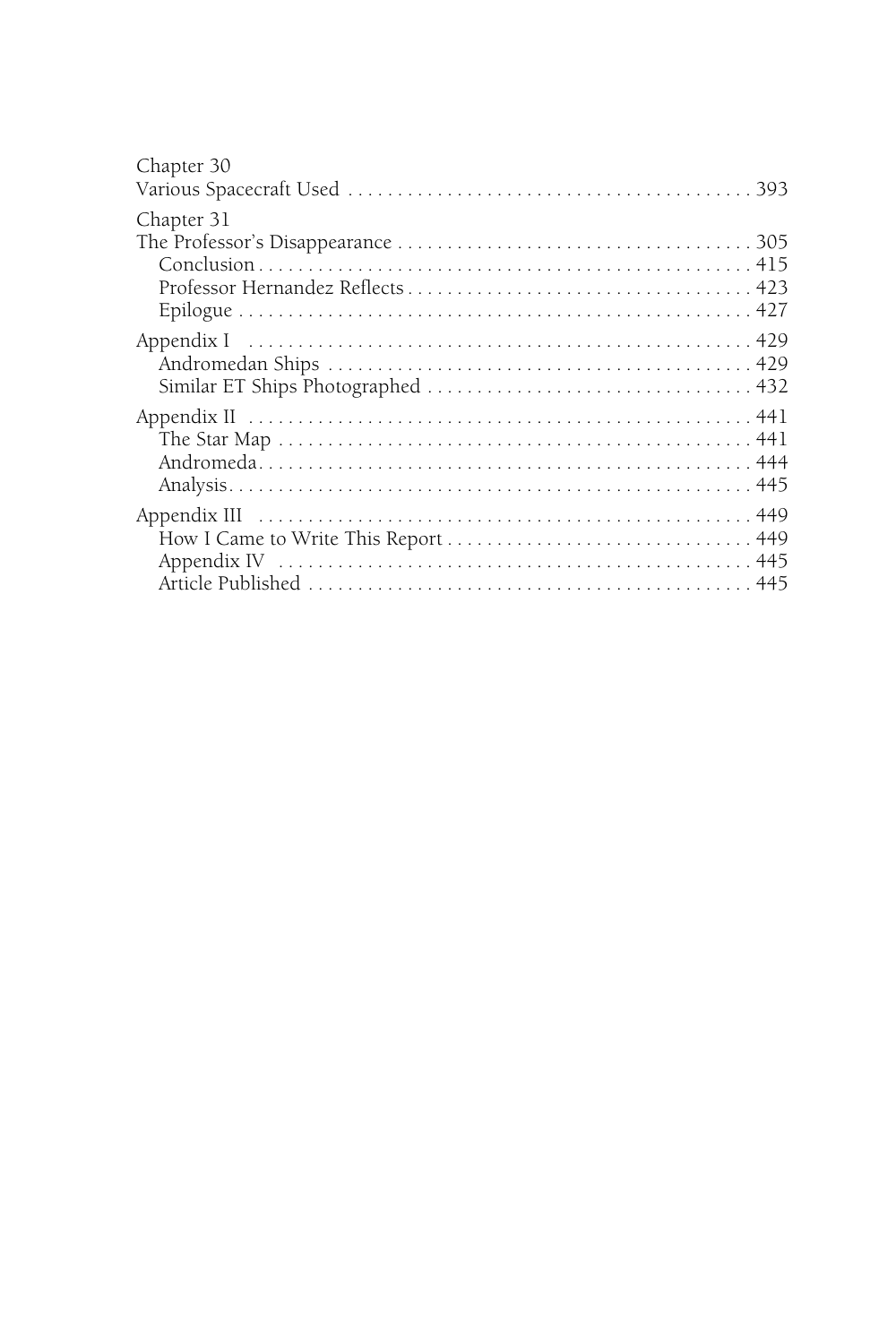# Introduction

**Zoosh**

August 3, 2001

 $\blacktriangle$  ll right, Zoosh speaking. Greetings. The purpose and the idea of this book is to flesh out the details and, from my perspective and from the perspective of spirit, to give the man [Professor R.N. Hernandez as he is called, which is not his real name] support, provide the additional information that would inform the public and generally put a rubber stamp on his experience—to say it's real, it happened, this is why, this is what it was about, even though it may not have been clear at the time, that this and this and this was intended, and so on. To explain things like that will support—and this is most important—his family and the resolution of their family crisis, which tends to radiate out into their immediate community. It affected a lot of people, and while some people got excited, for the vast majority, the immediate impact in their community was that it created a restriction, a feeling of excitement quickly followed by a no-no finger in the face, and it is just a complex situation where there's a lot of hurt feelings, anger, frustration and so on. So the book can serve to resolve that by saying, "This is real, this is why he behaved that way and it was never intended to create a rift in the family."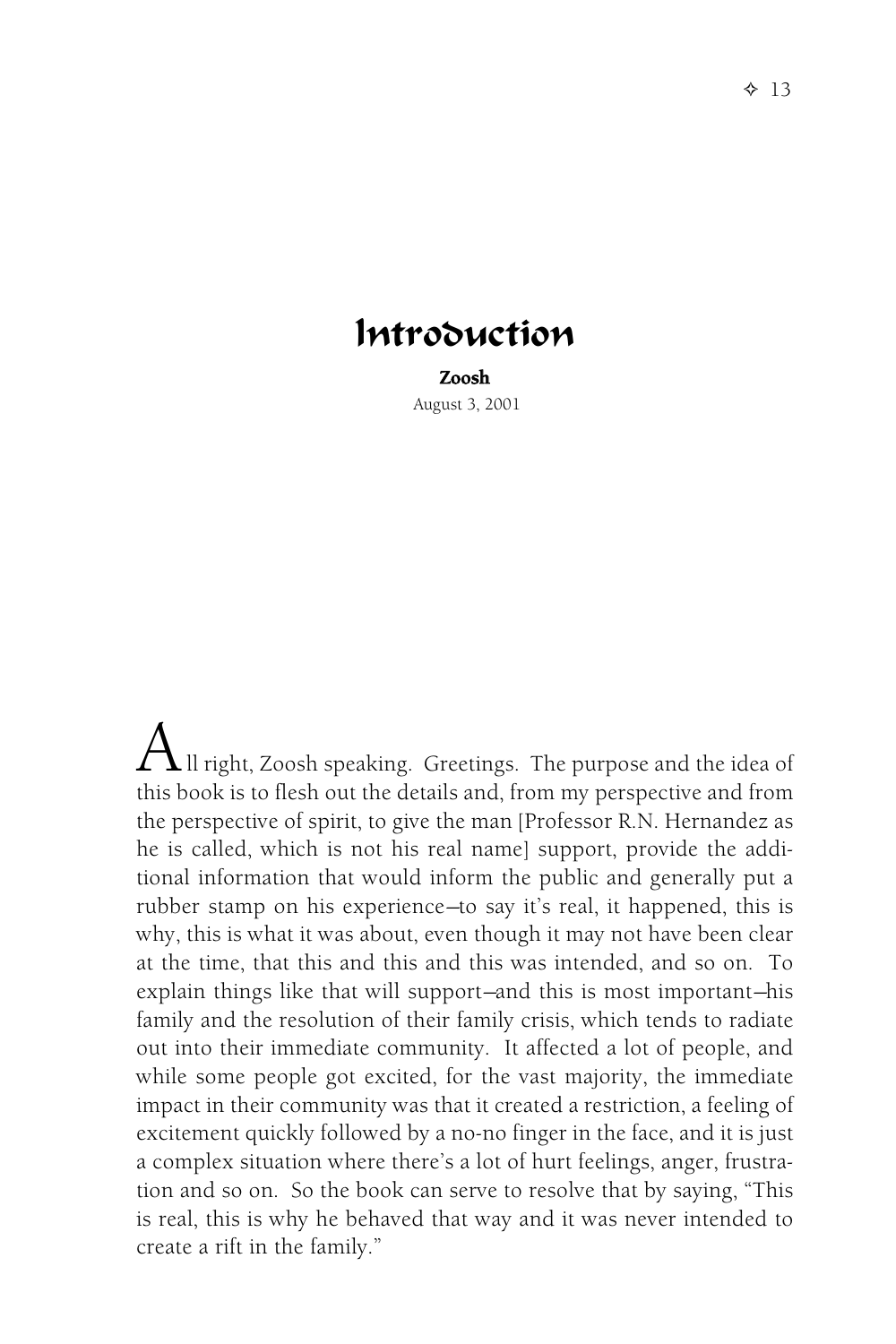See, this book is intended to be a resolution, as well as to inform the public. Remember also that his experience of being committed like this is the number one fear and has been for the past fifty or sixty years, for people in the U.S. and other countries. The literature is rife with it. It's their number one fear; it's like, "If I tell anybody, they'll put me in the booby hatch." And this is exactly what happened, and that's why it's important to talk about it, to reveal not only some slight details of what I'm saying here now, but more to the point, the more it's discussed openly, the more real it is. In the United States now, the average citizen believes that there's something to ET contacts at the very least. Well, you go back thirty, forty, fifty years, the average citizen thought it was a joke.

*Then we can put out the facts that Professor Hernandez heard from Leia, because the book does not do that.1 Many sentences are so vague that you don't even know what the subject is. Wendelle Stevens mentions in the back of the book that the first thing any scientist or educated person feels is, these are not the words of a man who has been described as a nuclear physicist, who has had a very high position in his country. And Zitha Rodriguez, the woman who interviewed the professor, who made notes from his diary, said, "Well, that's because I didn't understand what he was saying and I couldn't read my shorthand regarding the technical parts."*

Yes, which tends to downgrade the impact of the book. That's why this process that you are offering to the author of the book actually might help to validate it in some ways, even though the original intent of the book was to simply say, "Look, this might be happening." That was the overall intent of the entire series of books by Stevens.

*Yes, Stevens basically just took Zitha's book and transliterated it from Spanish to English. The professor made his notes in his diary and didn't even plan to publish them until he met this black man who lived in the ghetto in Chicago, who was also an Andromedan contactee. This man had used his life savings to put out this little fifty-page book about his conversations with the Andromedans, and when the professor saw the courage and the integrity of that man, then he started making notes more clearly. But he still really had never published them when he was put away. The woman UFO researcher, Zitha, came along and did that.*

So perhaps this book can stand as an example to other contactees who have been intimidated and treated poorly, and who are generally unappreciated. You know, that's the slant of Light Technology's The Ultimate UFO Book series. And so Stevens' series of books is a continuation of that policy, where the intention is to smooth things over a bit for the contactee and the people immediately around him or her while providing facts, details and general illumination for the interested public.

So I want to welcome you all to this series of books, The Ultimate UFO Book series. The original book was put out courageously by the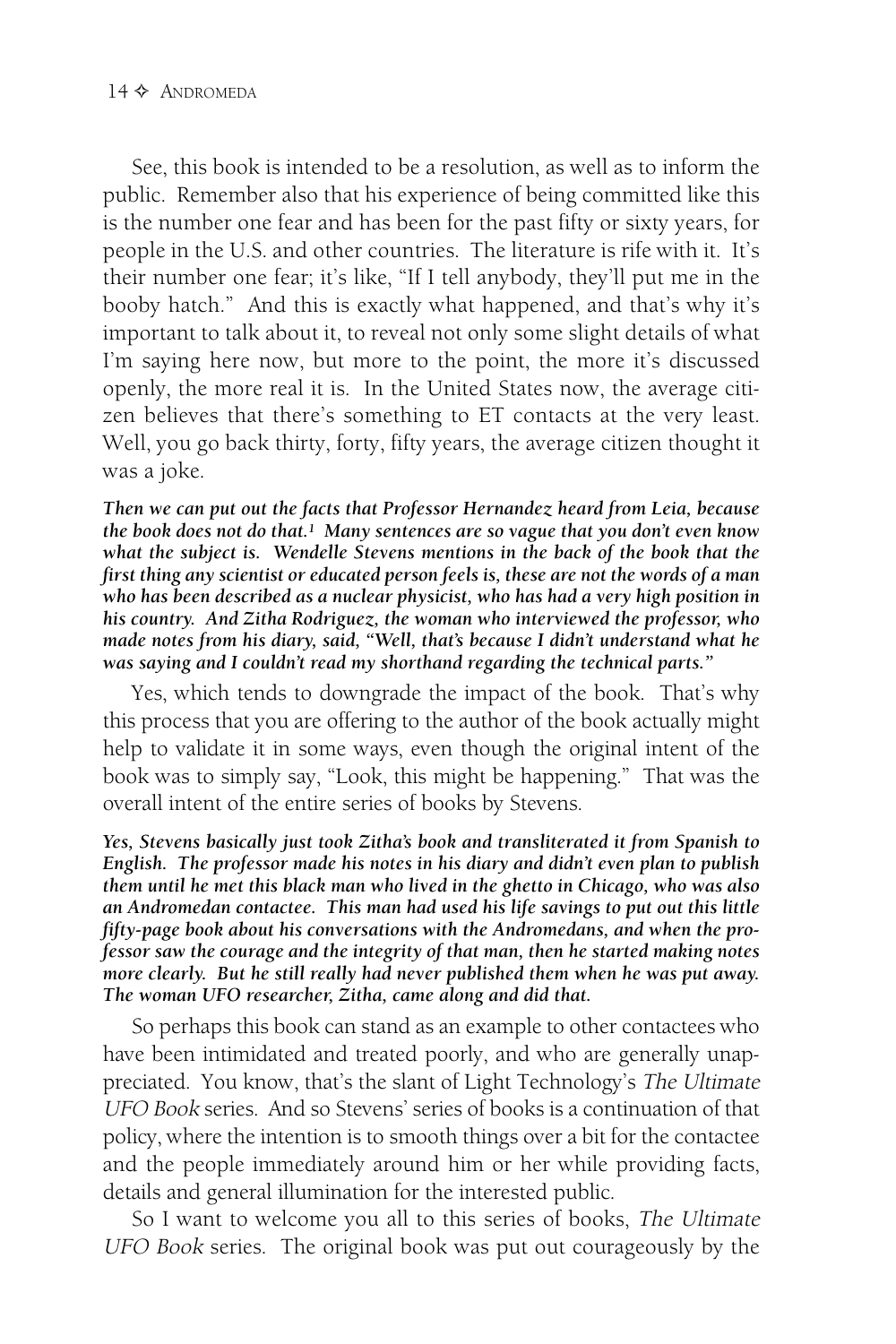author, Wendelle Stevens, and before that by other individuals, with some degree of cooperation, albeit hesitant because of the contactee's position in the community. I'd like to, on this occasion, salute the contactee for his endurance and durability in tolerating the follow-up to his experience, even though he had some warning, some trepidation that should he go public, it might make trouble for him. Granted, he was inspired by the actions of others; nevertheless, if you know in your heart that something might fall on you, as it were, and you proceed because of a sense of higher purpose or duty—not a sense of authority by others, not a command by others, no twisting the arm behind the back, but if you proceed courageously—then that needs to be saluted.

I'd like to also mention that for those of you who read these books in their new form, put out by Light Technology, you will have the opportunity to experience a soaring of your imagination. Many of you in your time have had, with the best of intentions by various individuals, your imaginations stunted, either because the individuals wanted you to be practical, think practical and so on, or because they didn't understand that imagination can be a steppingstone or even a foundation to what is ultimately practical. So I'd like to simply say, when you read these books, understand that should your imagination soar and expand, should you think of how it might be, how it could be, should you fill in the gaps and spaces that I and other beings coming through Robert will leave intentionally, it's all right. I want you to do that; I want you to fill in those gaps and spaces with your imagination. What might it have been? What could it have been? Children, make drawings; adults, make sketches; people of creation, imagine. Remember, the imagination is the divine part of the mind, and as such, it is the only part of the mind that is absolutely connected to God, Spirit, Creator, love, Source, every moment of your existence. If you understand that about the imagination, it will never again be just your imagination.

Okay, now I think it's time to have, perhaps, one of the ETs speak.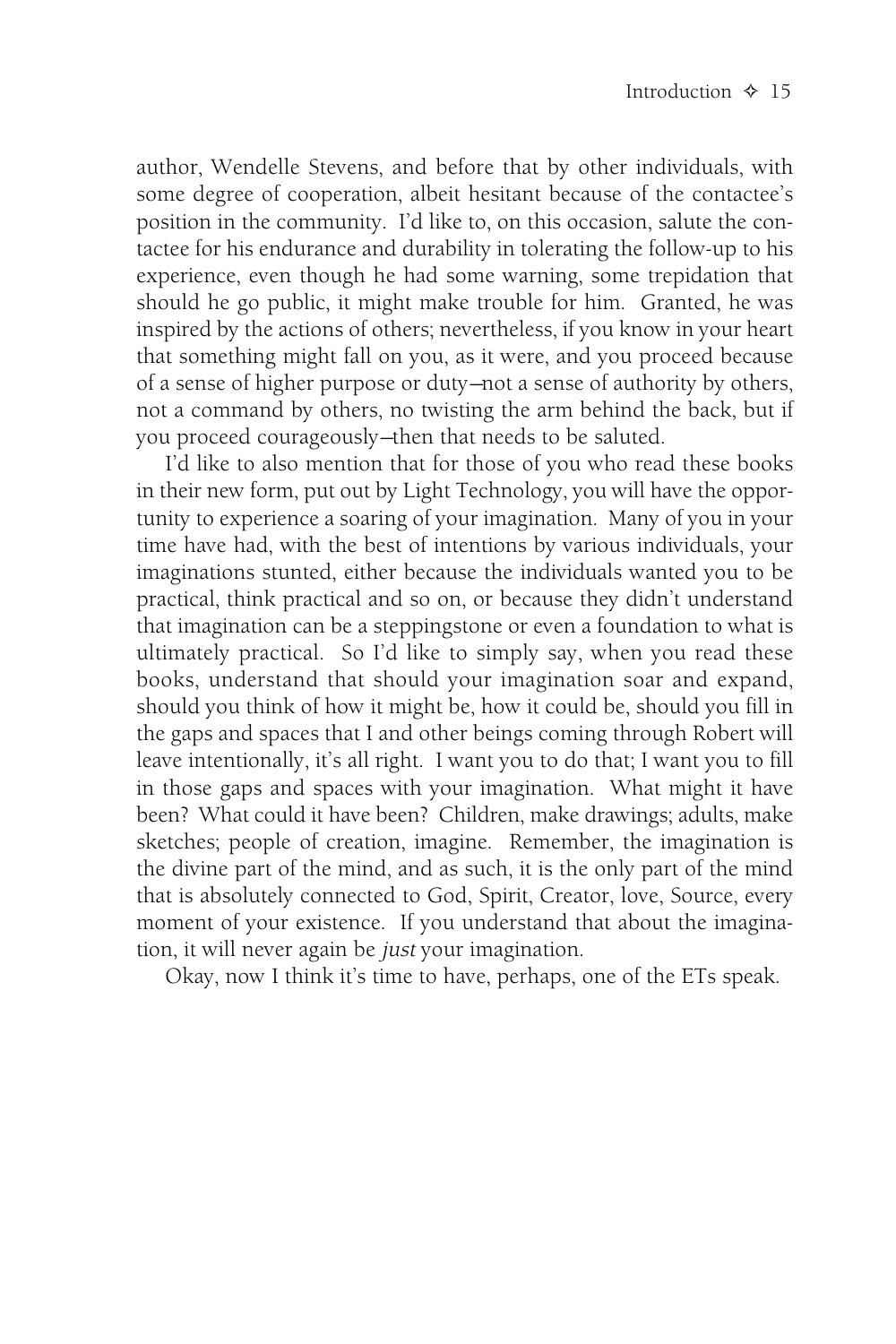### **NOTES**

1. Although her name is spelled "Lya" in UFO Contact from Andromeda, we are choosing to spell it "Leia" in this portion of the book, for reasons elaborated on page 69 of this volume.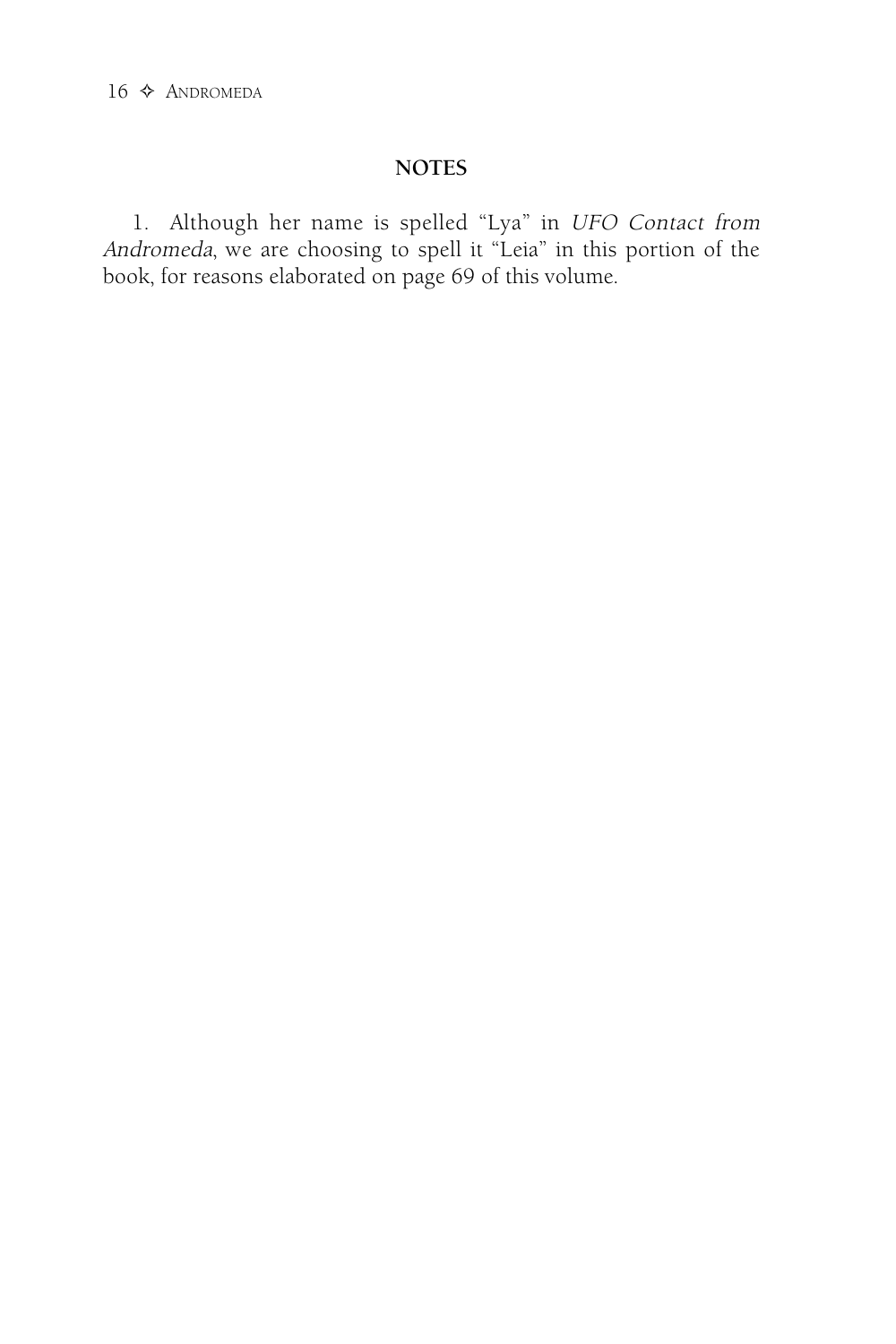

# Cheswa the Cultural Liason

August 3, 2001



#### *Cheswa, welcome!*

I am a member of the crew who contacted this man and another. The contact took place for a specific reason. It was not an accident that such a person of that profession was chosen. What was an accident, from our point of view, meaning it wasn't intended, was that this man would become dazzled by one of our crew members.

So let me say why this man was originally contacted. Different cultures from other planets have come to Earth from time to time, where we have, as we consider it, relatives. There's some connection between Andromeda and Earth, and I'm not going to go into it. You can use references to your previous material here. [See The Explorer Race, chapter 6, "An Andromedan Perspective on the Earth Experiment."] But as a result, from time to time these different cultures, ours being one, will send either scientific or cultural expeditions to your planet. This was a combination. The person, the man . . .

*Professor Hernandez is what he is called by the book's authors. It is not his real name.*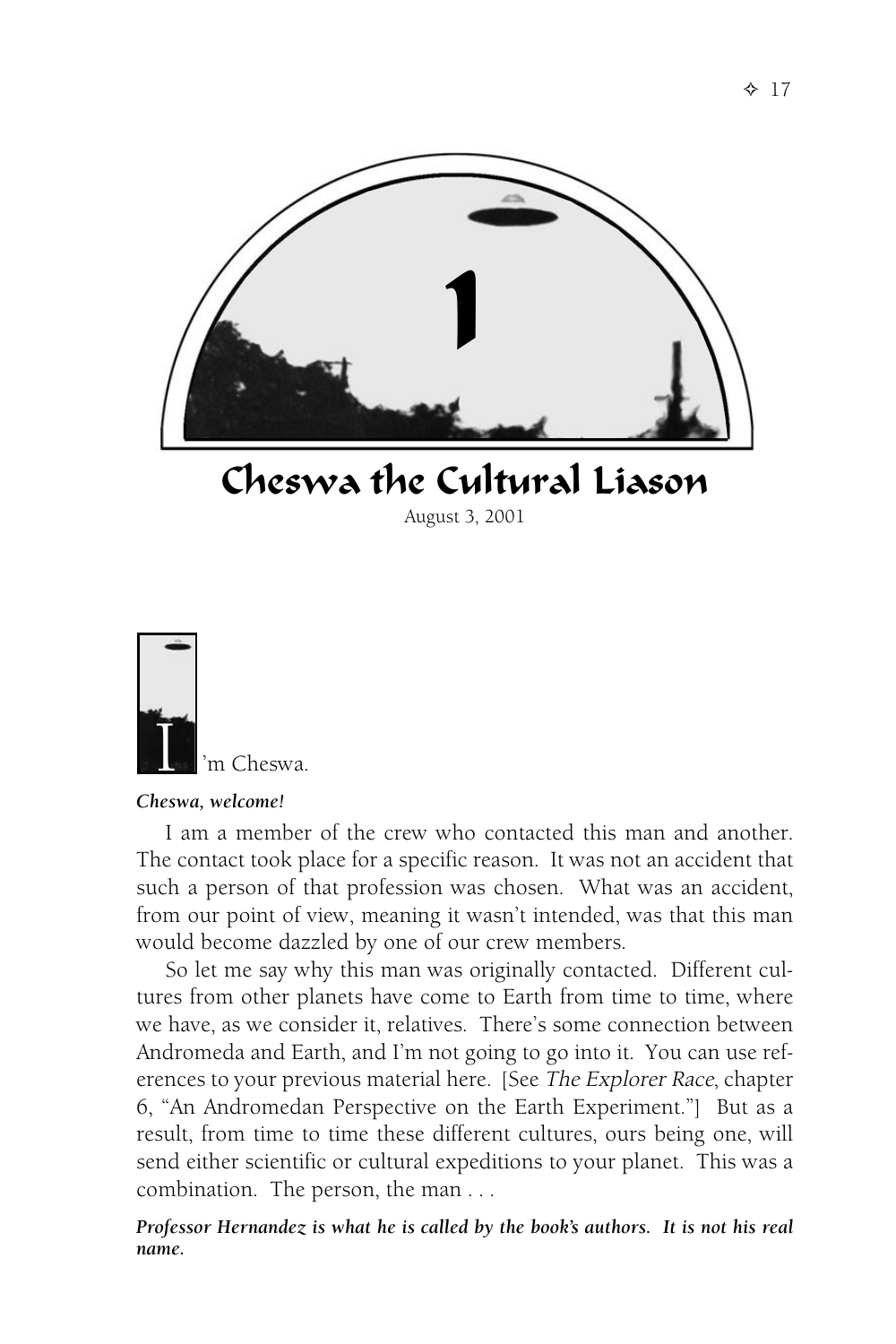Yes, let's call him the professor. He was dazzled by, was involved with the cultural aspect [Leia], whereas my job had more to do with being a liaison between the science people on the ship and the professor.

#### **Three Contacts: The Teacher, the Artist and the Professor**

What is not so well-known in this case is that almost every time this man was contacted, either physically or telepathically or in other ways, another person—and sometimes two other people—on Earth was contacted at the same time. It was always understood that there was a risk that this man's revelations, as well as other developments in the contact, could create a problem for him as well as possibly defeat the purpose, from our point of view, of the contact. The other individuals on Earth who were contacted . . . one was a person who represents the Earth's cultural community, and the other was a person who I would say represents somewhat of both worlds. The first person I mentioned is a member of the art community—an artist, a painter, an occasional sculptor, who can do pictures. The second person is a teacher who teaches science in another country, but as is not atypical with teachers, also teaches religion and politics and works with students in their physical training—not unexpected. As you might gather, this is a high school teacher.

The connections with these individuals were considered what you call a backup. In case it did not work out with the professor, these individuals would also receive the information, the contact, the connection, and would be able to act on it. The advantage also with these individuals is that they are living in freer societies. By freer, I mean that their responsibilities are very specific in their work, but outside the boundaries of their work, the political and religious environment is more free. I don't know if the professor ever knew that these contacts were going on at the same time with these other individuals. He might have been told by Leia.

Now, the professor wanted to talk to Leia because she was the cultural representative and the person who acquires as well as disseminates culture in these contact situations. And of course, she is striking in her appearance, which is not unusual for a person in her profession. So the concern at the time with the other members of the group, which the professor may or may not have always noticed . . .

#### *He never mentioned anybody else.*

Yes . . . was that the contact with the cultural individual was becoming too much. She would introduce the scientists, but the professor wanted [chuckles] to do the primary communication through the cultural specialist, not only because she was so exotic-looking and to see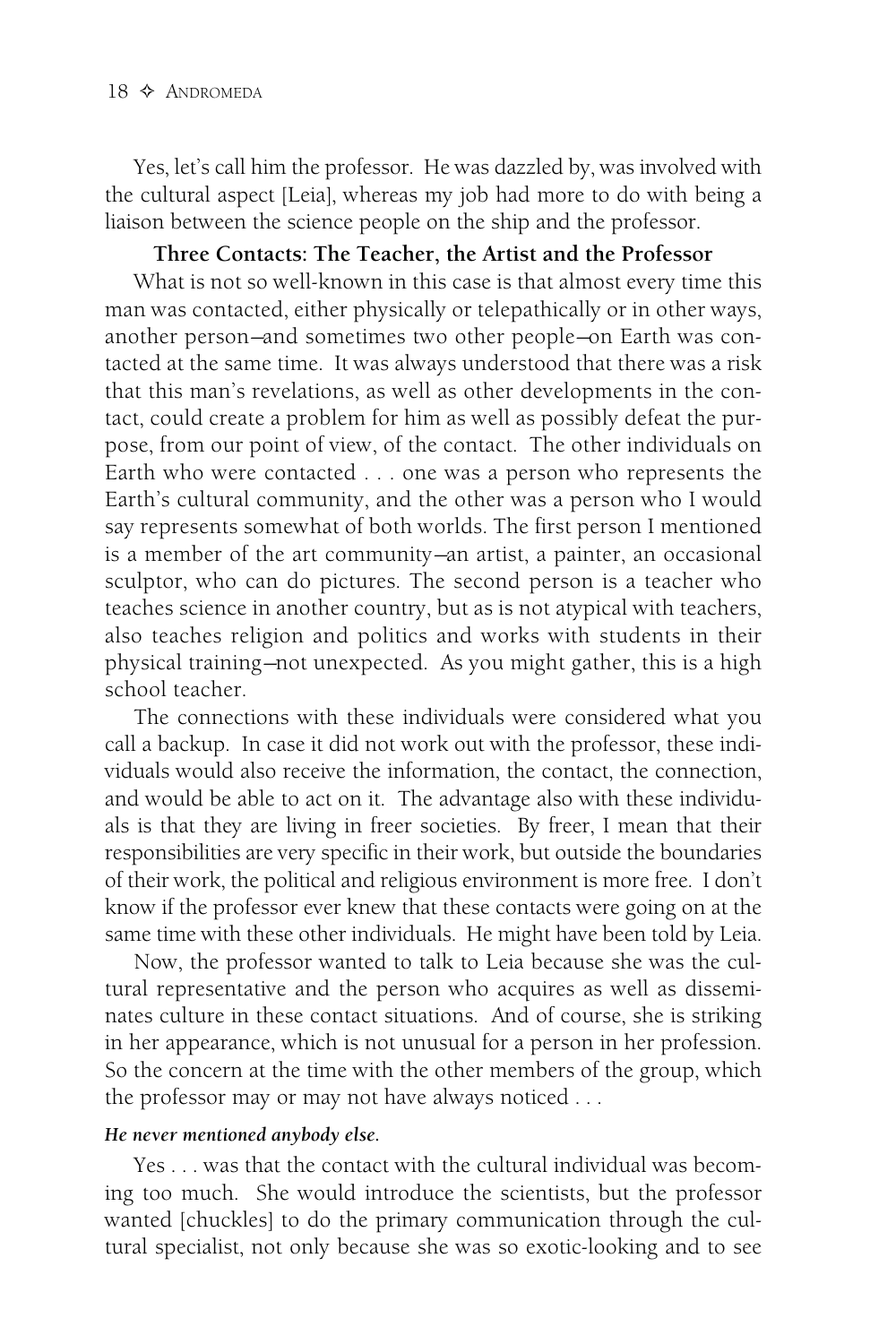someone like that is quite striking, but also because she had a full command of his language and other languages he was exposed to.

So when these scientific individuals who could communicate with him through a translating device would speak to him, it would be as if . . . now, you can imagine this: it would be as if someone was speaking to you in a language you might experience through a talking machine. It would be very stiff and formal. Whereas when Leia was talking, it would be filled with the sayings and the amusing aspects of the language; it would be like talking to someone who had a full command not only of your language, but of all of its little amusing highlights as well. It wouldn't be too hard to make the choice of who you wanted to talk to. So there was that; that was part of the attraction. One of the professor's challenges in his life was that he didn't often have people he could talk to that way, who had that level of education, knowledge, wisdom and wit. That combination is sometimes not as frequent as people would like.

#### *Especially when those qualities are contained in a beautiful woman, yes?*

Yes. And so the combination was quite attractive in more ways than one. So the actual progress in the contact, then, was weighted toward Leia communicating with him rather than the scientists. Since we tried to be flexible, it wound up that she would pass on what the scientists wanted to say. So his contact became exclusive through her; that's why his recollection is largely associated with her as an individual. And you also have to recognize that in later times, after contacts or sometimes between them, the professor was beginning to be attuned to her communications not only in the sleep state, but also in the waking state. In other cultures and places where such apparently telepathic communication is more common or at least accepted, it would just be, "Oh well, he's getting an inspiration," but in the culture the professor found himself in, there wasn't a lot of room for such inspirations, which is why he had some difficulty later as he began to reveal his experience.

#### **An Andromedan Technology: The Protective Barrier**

So the purpose of the contact was literally nothing less than to provide certain individuals, who had the capacity in one way or another to understand and communicate the technical and scientific information, with a means to travel—not only navigate in a space vehicle, but also travel in the tool, you might say, of the imagination and see what is out in the stars, with the intention of having the individual describe it to others who could use the data to create this protective mechanism. The professor had the opportunity to be on a vehicle, yes, but the professor was also taught how to see at a distance. And part of what created some complications for him